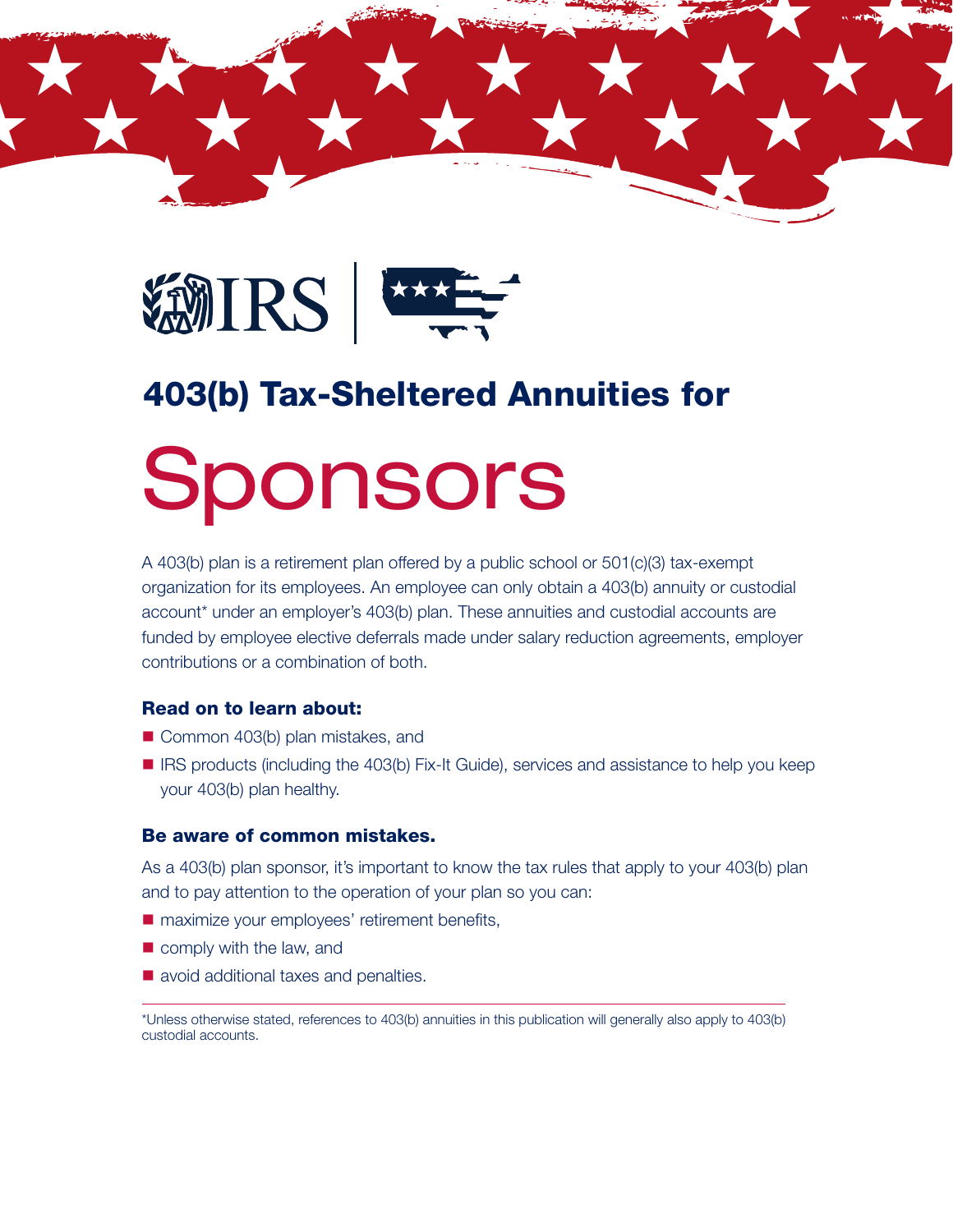## 403(b) Plan Common Mistakes

#### The IRS commonly finds mistakes in 403(b) plans in these areas:

**Written plan requirement.** You must have a written plan that describes the way the plan will work, and you must operate your plan accordingly. Plan sponsors must have adopted a written plan by December 31, 2009, that complies in good faith with Internal Revenue Code Section 403(b).

A 403(b) plan doesn't need to be a single plan document. For example, you may compile the salary reduction agreements, the contracts that fund the plan, and written procedures for eligibility, benefits, dollar limitations, nondiscrimination and universal availability. However, a single plan document makes administration easier, especially if your plan has multiple vendors.

**Ineligible employer.** Generally, only public schools and 501(c)(3) tax-exempt organizations may sponsor a 403(b) plan.

Universal availability. If you allow one employee to make elective deferrals, you must allow all eligible employees to make them. You may exclude certain groups of employees, such as those normally working fewer than 20 hours per week (less than 1,000 hours per year), students performing certain services, employees who are eligible for elective deferrals under another plan you sponsor and non-resident aliens. You must notify employees of their eligibility to make an initial or change an existing deferral election at least once a year.

**Depositing elective deferrals.** You must send your employees' deferrals to their annuity providers as soon as is reasonable for proper plan administration (but no later than 15 days following the month of the pay date). If your plan provides an earlier time for transferring elective deferrals, you must follow it.

**Excess elective deferrals.** The general limit on employee elective deferrals is [\\$19,500](https://www.irs.gov/retirement-plans/cola-increases-for-dollar-limitations-on-benefits-and-contributions) (in 2021, indexed for inflation). If the plan allows, eligible employees may also make catch-up contributions.

- 15-years-of-service catch-up contribution
	- **E** available for certain employers (such as schools, hospitals and churches)
	- $\blacksquare$  employee must have 15 years of service
	- limited to least of:
		- \$3,000,
		- \$15,000 less previously excluded special catch-ups, or
		- \$5,000 multiplied by years of service minus previously excluded deferrals
- Age-50 catch-up contribution
	- additional [\\$6,500](https://www.irs.gov/retirement-plans/cola-increases-for-dollar-limitations-on-benefits-and-contributions) (in 2021, indexed for inflation)

Catch-up contributions must be applied to the 15-years-of-service catch-up (if available) before being applied to the age-50 catch-up. See [403\(b\) Contribution Limits](https://www.irs.gov/retirement-plans/plan-participant-employee/retirement-topics-403b-contribution-limits) for examples of how the ordering works.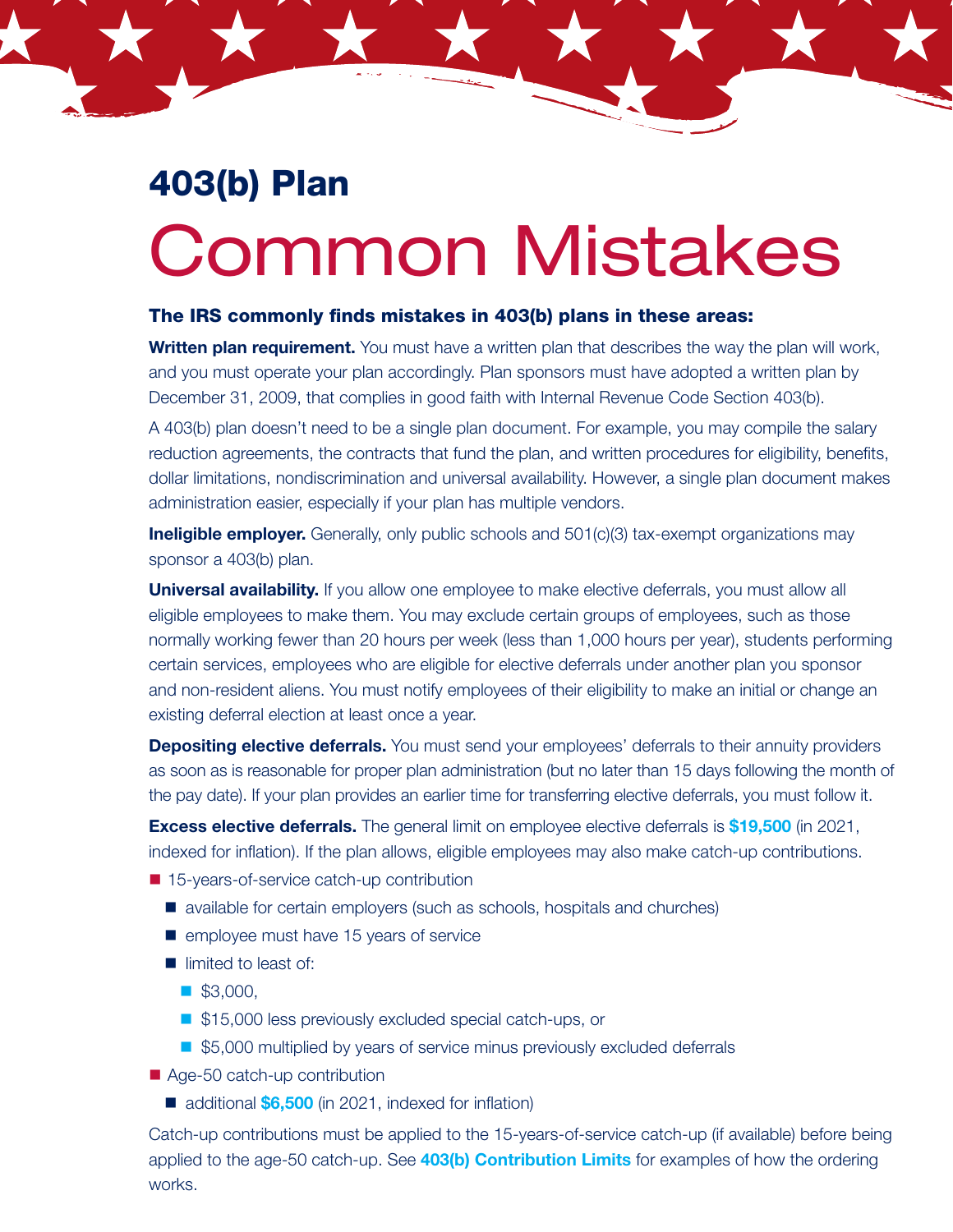You must distribute excess deferrals plus earnings to employees no later than April 15 of the following taxable year to avoid additional taxes and penalties for the employee and employer. If you don't timely correct excess deferrals, then you'll underreport your employees' taxable wages on your employment tax return. You'll likely withhold too few taxes from your employees' wages, and you'll be responsible for the underpayment and penalties.

**Employer and employee contributions.** The limit on total employer and employee contributions is [\\$58,000](https://www.irs.gov/retirement-plans/cola-increases-for-dollar-limitations-on-benefits-and-contributions) (for 2021, indexed for inflation). The 15-years-of-service catch-up is included in this limit, but the age-50 catch-up isn't. Therefore, the limit for employees who are at least age 50 is up to \$64,500 for 2021.

**Loans.** Loans that don't meet the [tax rules](https://www.irs.gov/retirement-plans/plan-participant-employee/retirement-topics-loans) may be deemed a taxable distribution that's reported to the employee as income. This can happen when required loan payments are missed or loans exceed the allowed limit, often due to loans from multiple vendors.

Hardship distributions. Hardship distributions are considered early distributions if:

- vou didn't get adequate documentation of the financial need,
- the employee didn't use other reasonably available financial means, or
- distributions from all vendors exceed the amount of the hardship.

**Post-severance contributions.** Plans may allow for elective deferrals and employer contributions after an employee separates from service.

- **Elective deferrals.** Employees may generally defer—up to their annual limits—their unpaid regular pay and unused vacation and sick pay if paid before the end of the limitation year they left your employment, or 2½ months from the date of severance, if later.
- **Employer contributions.** You may contribute up to the annual limit to a former employee's account for up to five years following the end of the year they left your employment. (Note: The former employee can't elect to receive this money in cash instead of depositing it to their 403(b) account.) All contributions must end upon the employee's death.

#### In-service exchanges and transfers.

- $\blacksquare$  In-service contract exchanges take place within the same plan. The 403(b) plan must permit the movement of the funds and you must follow the plan terms. Benefits can't be reduced and the moved funds must have at least the same distribution restrictions. You and the receiving annuity issuer must agree to share certain information needed for plan administration.
- **Plan transfers take place between two 403(b) plans. Both plans must permit the movement of** the funds. In addition, the participant must be a current or former employee of the receiving plan sponsor. Benefits can't be reduced and the moved funds must be subject to at least the same distribution restrictions.

If you find a mistake in your 403(b) plan, take steps to bring it into compliance so your employees can continue to save for retirement on a tax-favored basis. You need to timely correct plan mistakes to avoid additional taxes and penalties that may affect you and your employees. Consider contacting a tax professional for help. You can correct most 403(b) plan mistakes using IRS correction programs. See **[Correcting Plan Errors](https://www.irs.gov/retirement-plans/correcting-plan-errors)** for additional information.